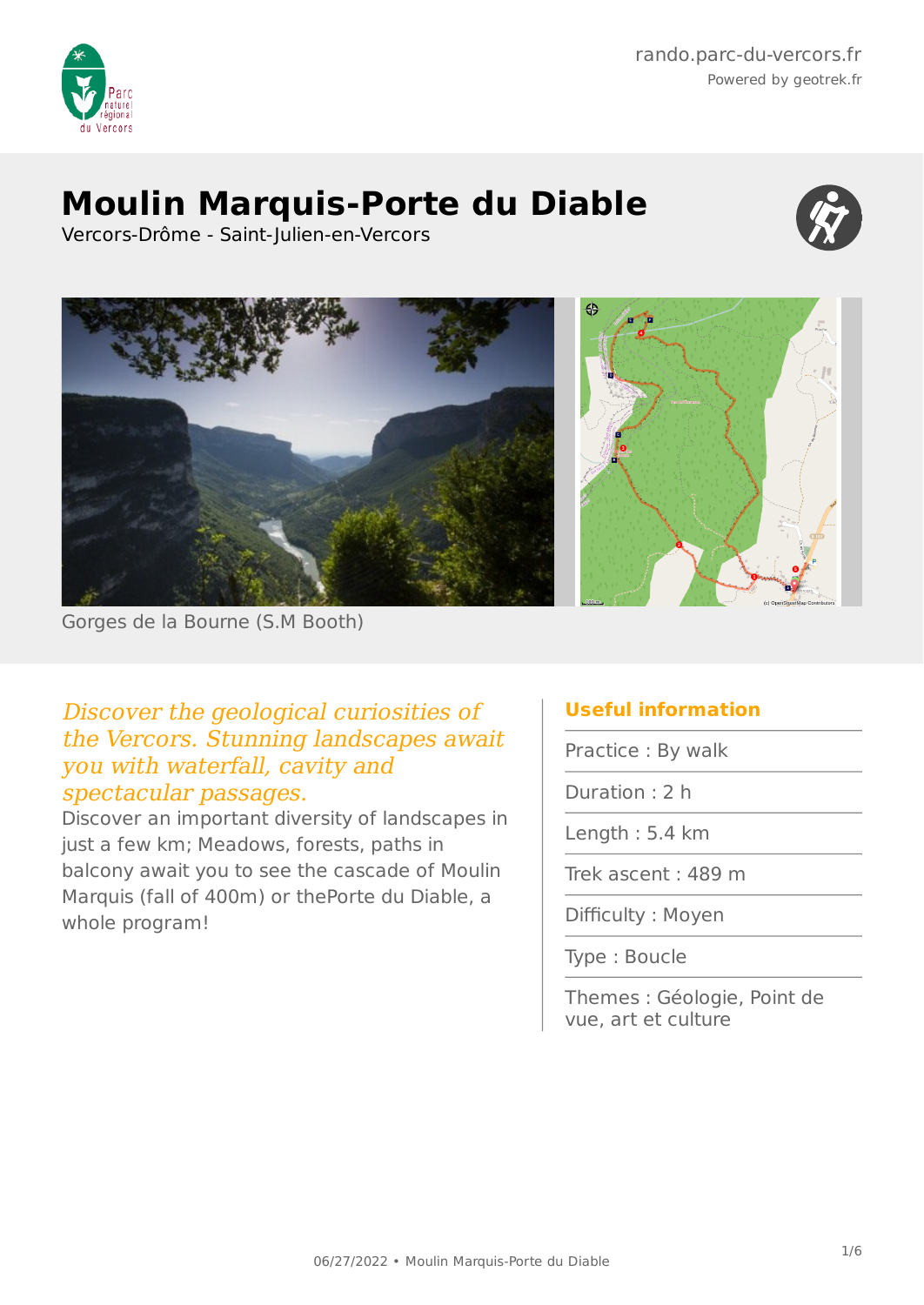# **Trek**

Departure : Saint-Julien-en-Vercors (parking village) Arrival : Saint-Julien-en-Vercors (parking village)  $Markings :$  GRP  $=$  PR

4.">Departure from Saint-Julien-en-Vercors village, direction Porte du Diable 4. 1, de là, rallier Les Barons 2, Le Devet 3.">Take the road passing behind the church and then left to the crossroads of Ponson 1, from there, rally Les Barons 2, Le Devet 3. The itinerary continues through woods and clearings before ending on a rocky outcrop; Cross in a few laces in order to join the Moulin Marquis on the left. From there, go back to the cave of the Gaulois, then we follow the cliffs that overhang the circus of Bournillon. Along the way, beautiful belvedere on the cave of Bournillon and the cascade of Moulin Marquis (caution, notably with the children). Some laces in the forest (well follow the yellow and green markings) go up to the Porte du Diable. Pass under the rocky bridge, climb carefully on a rocky vire (be careful in wet weather) to unclog the plateau of Saint-Julien (opposite, small belvedere on the Bourne gorges). The return to Saint-Julien-en-Vercors takes place for a good part in undergrowth before joining the crossroads of Ponson.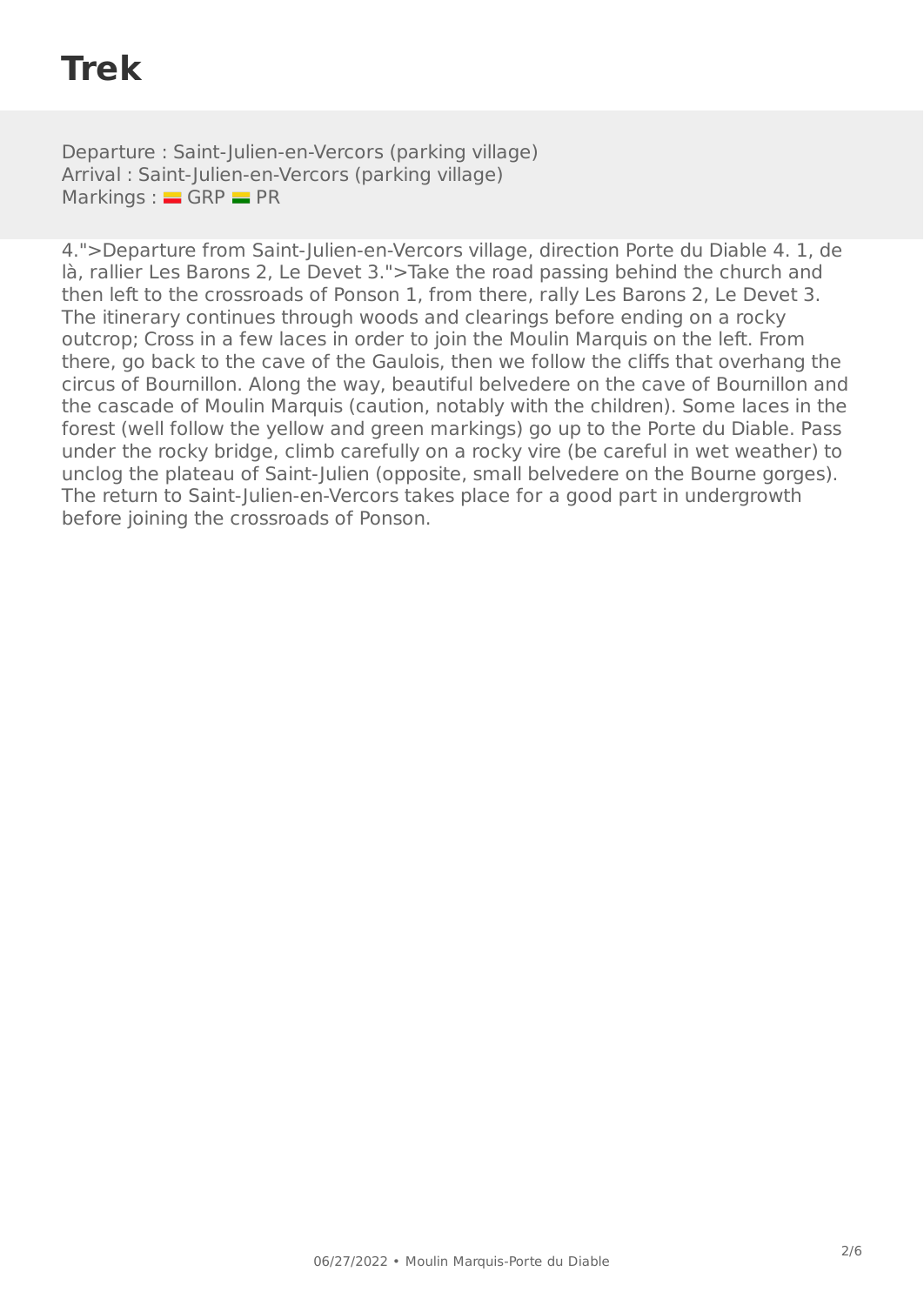# **On your path...**



Saint-Julien-en-Vercors (A) Moulin Marquis (B)

Cave of the Gauls (C) Cascade of Moulin Marquis and Cirque de Bournillon (D) Ibexes (E) The Porte du Diable (F)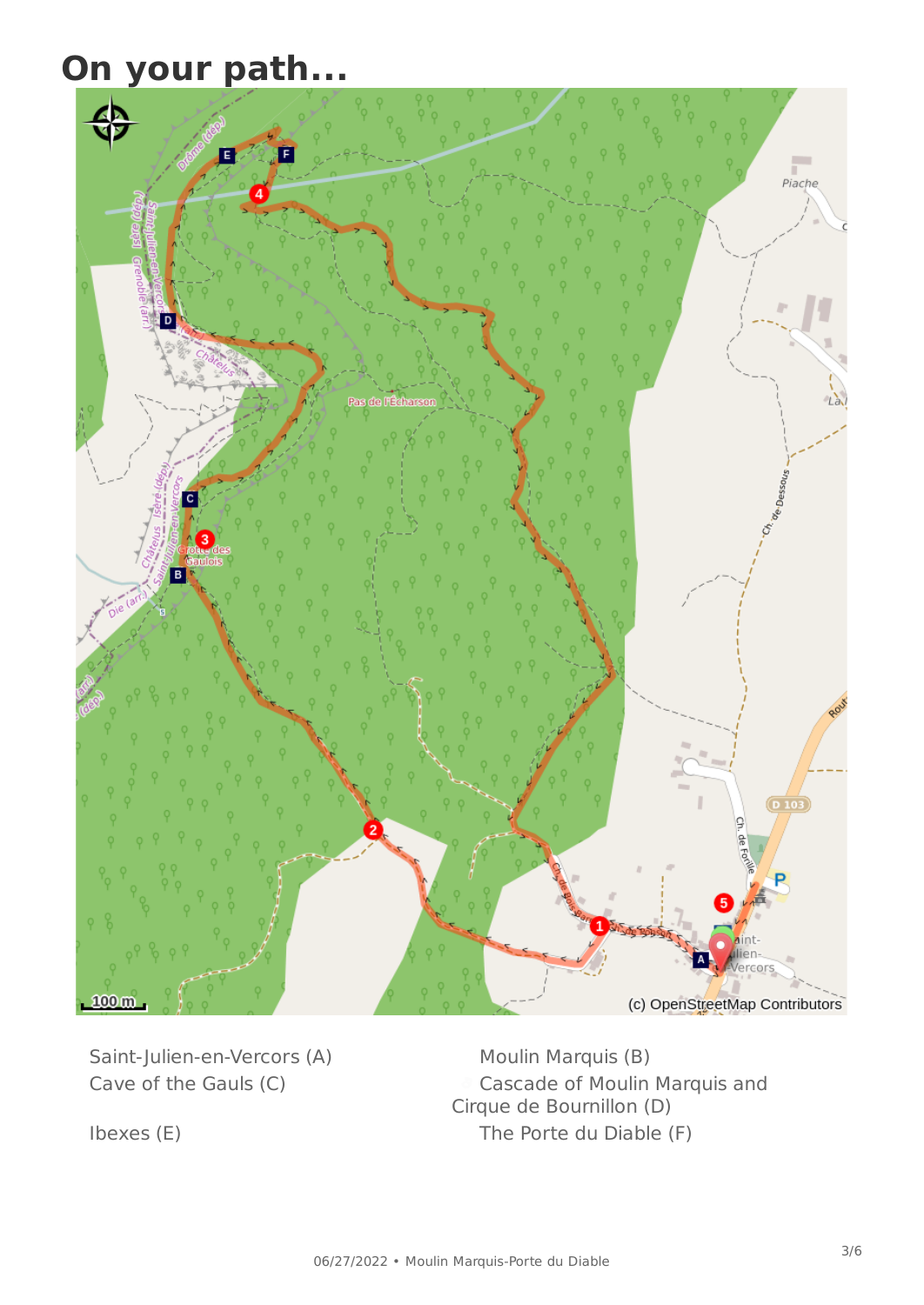# **All useful information**

## **Advices**

The greatest caution is recommended in rainy weather, some passages can be particularly slippery.

Hold your children by the hand!

#### **Altimetric profile**



Min elevation 650 m Max elevation 920 m

#### **Access**

From Pont-en-Royans take the D531 towards the Gorges de la Bourne passing by the Balme-de-Rencurel, then crossing the Bourne take the D103 in the direction of Saint-Julien-en-Vercors (Parking at the entrance of the village).

From Villard-de-Lans take the D531 towards the Gorges de la Bourne, then the D103 towards Saint-Julien-en-Vercors (parking at the entrance of the village).

## **Information desks**

OTI Vercors-Drôme - Bureau La Chapelle-en-Vercors Place Pietri, 26 420 La Chapelle-en-Vercors

[info@vercors-drome.com](mailto:info@vercors-drome.com) Tel : 04 75 48 22 54 <http://www.vercors-drome.com/>

#### **Advised parking**

Parking village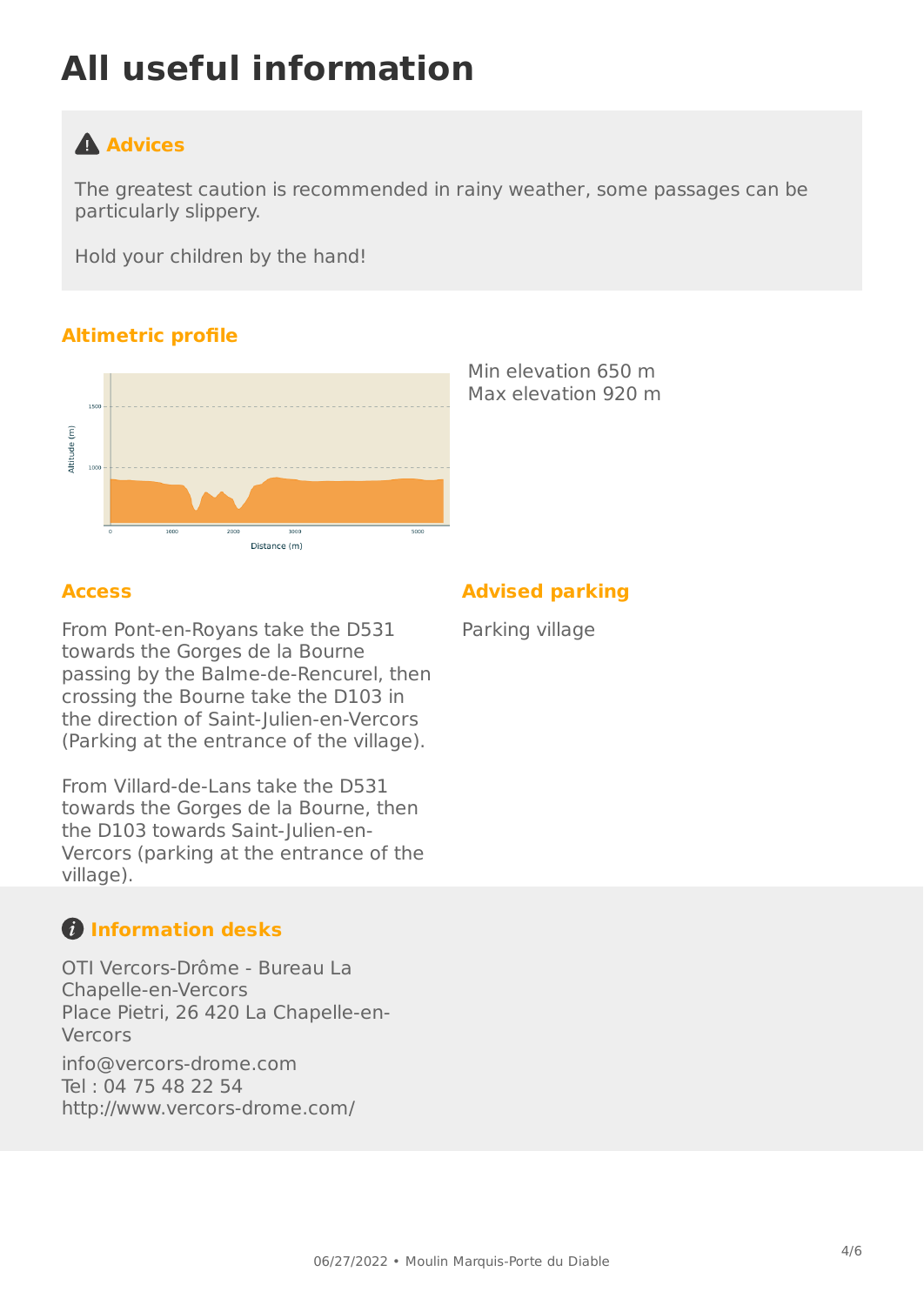## **On your path...**



#### Saint-Julien-en-Vercors (A)

Small village of 250 inhabitants perched at 900 m of altitude, Saint-Julien-en-Vercors is dominated in the East by the Crests of Chalimont. One of the curiosities of the village is to the right of the entrance of the Church, in fact, a stalagmite with a cross has been installed there since 1832 by Jacques Borel. This stalagmite comes from the cave of Barmechinelle in the South of the Village. Since 1867, mining is prohibited. Attribution : PNRV



#### Moulin Marquis (B)

Le Vercors est un massif karstique, l'eau y est rare, car elle s'infiltre dans le calcaire. Mais par endroit cette eau réapparaît à la surface, c'est ce que l'on nomme ; une résurgence. Phénomène que l'on peut observer au Moulin Marquis avant de plonger dans la cascade qui porte le même nom. Au XIXème siècle cette eau était exploitée par un moulin, les habitants de Saint-Julien venaient y apporter le grain à moudre à dos de mulet par le petit sentier. A cette époque point de forêt, mais une belle prairie régulièrement fauchée. Attribution : M. Rocheblave



#### Cave of the Gauls (C)

Overlooking the path, you can see the cave of the Gauls. It is a "window" cave that opens, after 300 m of underground path, in the north wall of the cliffs. Geologically, the Gaul cave is an ancient emergence which served as a drain to underground waters at a time when the level of the Bourne was higher. It is now a fossil cave, that is to say, without a subterranean stream. It is thus "perched" because its digging has been stopped by an impermeable geological layer. Attribution : S. Caillault